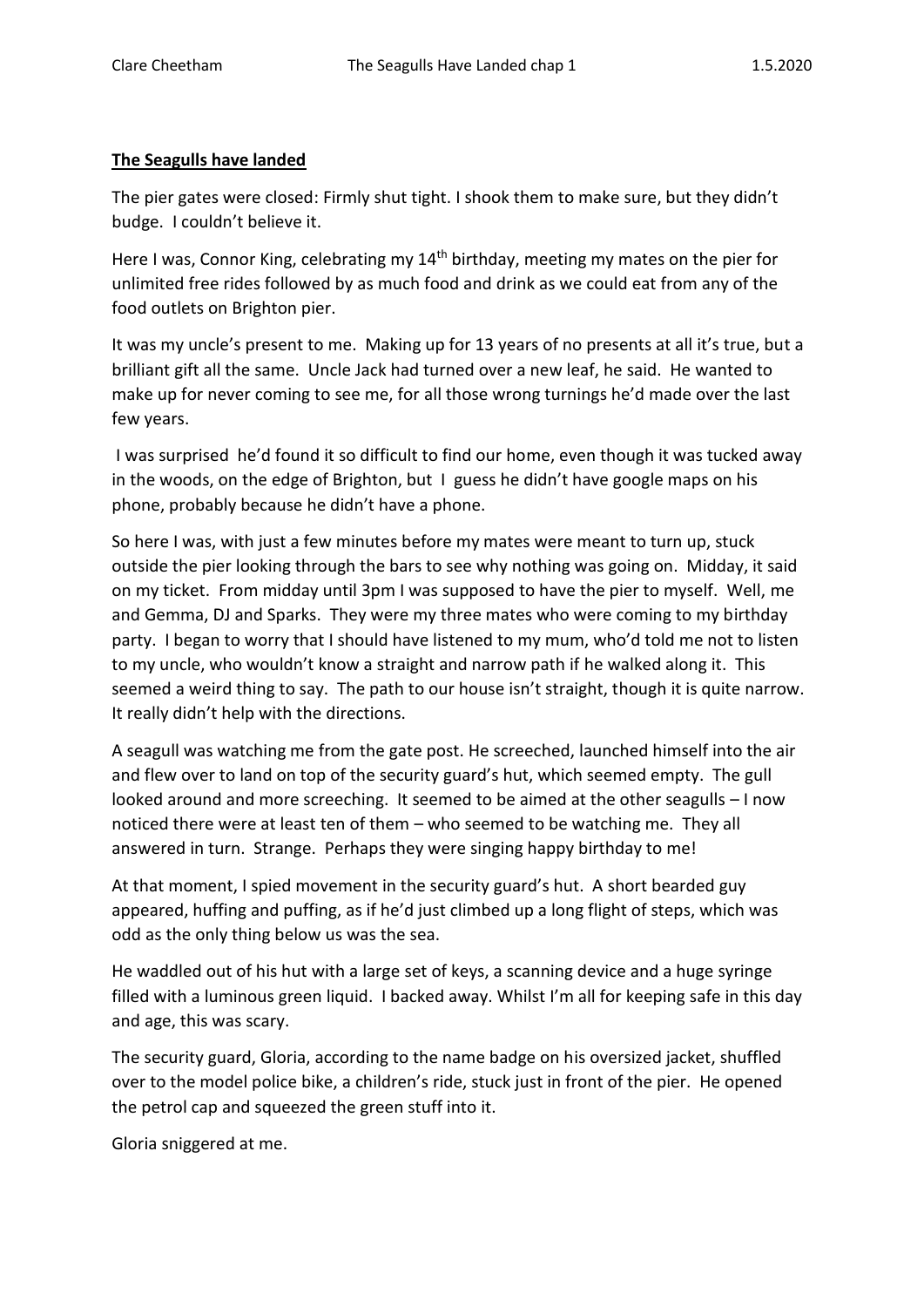"That got you worried didn't it? Just have to keep the sound muffled and this does the trick. Them seagulls get a bit loud, a bit fractious. They don't like the sound of sirens"

I noticed that Gloria nodded at the birds, who appeared to nod back. I also noticed that Gloria's nose looked remarkably beak like. Weird. He grabbed the envelope that Uncle Jack had given me – 'Pier Party Pass', it said in big letters.

I hadn't read any of the small print because it seemed to be in some foreign language. Uncle Jack said it was Portuguese, but I'm not sure I believe him.

"So you're Jack's nephew." He looked me up and down with the eyes of a sparrow-hawk, one of my favourite birds.

"And these must be the other ones." His gaze turned to take in my three party guests, Gemma, Dj and Sparks who were hurrying up the forecourt of the pier.

"Excellent. Let's get on shall we?"

Gemma smiled at me. My stomach did the usual forward twist with a half turn and then I smiled back.

"Happy birthday", she said. DJ and Sparks may have mumbled something too, I didn't really notice. Gemma passed me a small package wrapped in glitzy paper. A present! For me! That really hit the spot.

"Yo" I said.

"Yo-yo" Gemma replied. We both laughed. It was a standing joke. I'm never without a yoyo.

"Bit quiet today, ain't it?" DJ was looking round and it was true that whilst there were loads of seagulls, there were no people around.

Gloria's sharp eyes landed on DJ. "Only kids allowed out today. Didn't you hear the news?" I dragged my eyes away from Gemma and glanced at DJ and Sparks. They shrugged and my adrenalin levels went from 0 to 60 as Gloria unlocked the pier gates with 3 clanky keys and let us in.

Gloria returned to her hut and called out to us. "I'm letting the boss know you've arrived for your, erm, birthday bash. Look out for General Gully. He'll be sure to give you the full tweatment."

We walked hurriedly along the left hand side of the pier. It was cool and a little breezy and my biggest worry was that some of the rides might not be operating. I could already picture myself on the ghost train with Gemma, comforting her.

Sparks and Gemma kept going on about whether to have burgers or hot dogs, doughnuts or icecream, or whatever.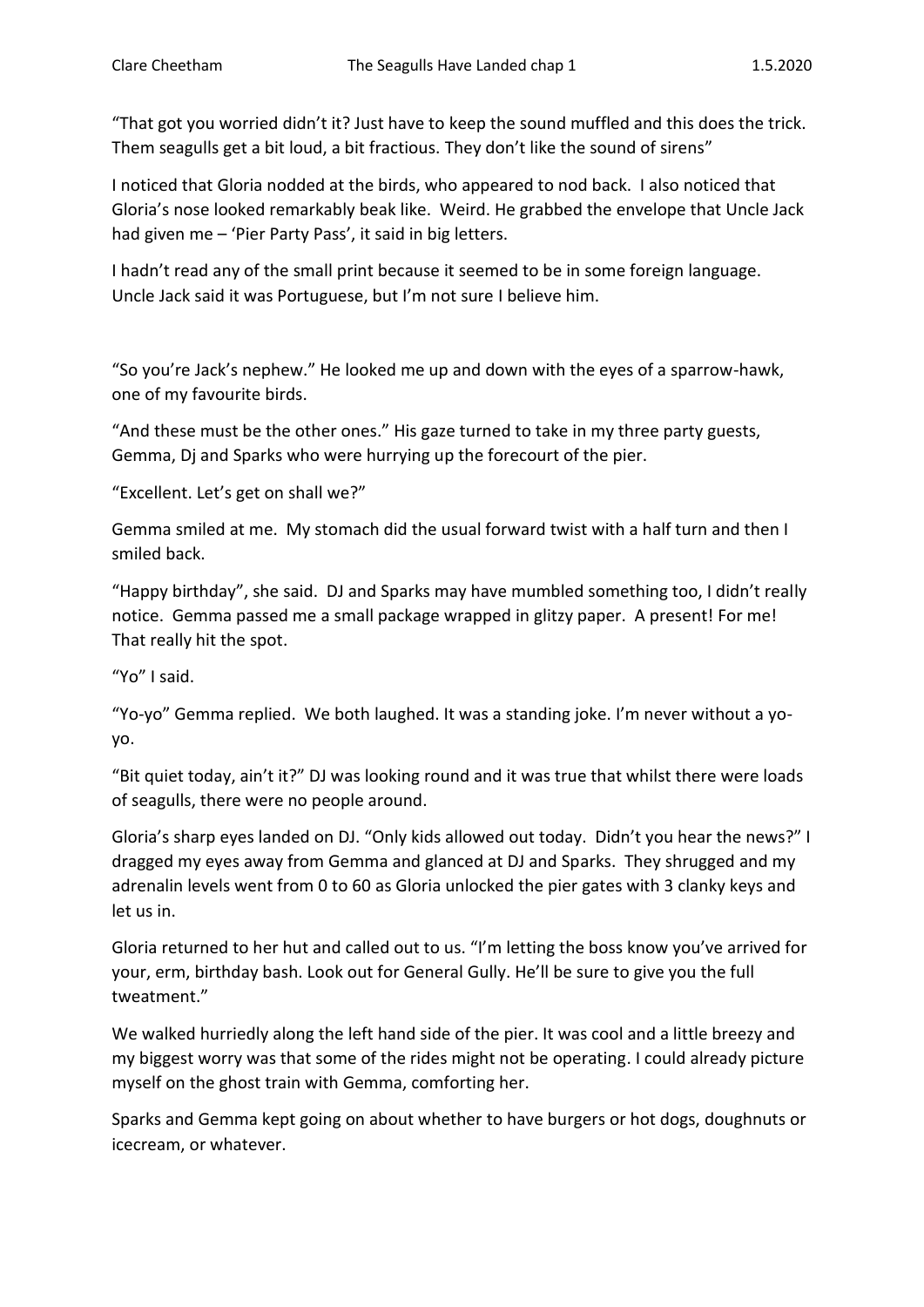I guess DJ was unusually subdued. He's normally the one climbing on roofs and somersaulting off. He's really good at Parkour, although he's also got a frequent flier pass for A & E, when things go wrong.

We were going past the fortune teller's caravan when he spoke.

"Hey guys, have you ever watched The Birds?"

I thought that was a stupid question. DJ knows that I'm mad on bird watching. It comes from living in the woods.

I gave him a look. "The film, Connor," he said to me. "Alfred Hitchcock. It's in black and white. This place reminds me of it."

We all paused. There were a lot of birds, seagulls all around. Most were perched on a roof top or a pillar. But they weren't looking at us and I wanted to get this party going.

At that moment the music started. Bob Marley singing 'Don't worry about a thing' started blaring out of the speakers on posts dotted along the pier. The gulls seemed to rise in surprise, then drift effortlessly towards another perching point where they settled again, looking out to sea.

Gemma laughed and grabbed my hand, pulling me forward.

The music seemed to be a signal for the big rides to swing into action. The tinny screams from the ghost train mixing with the chugging of the roller coaster ride pushing the empty carriages up a slope. I didn't notice Bob Marley telling us about the three little birds outside his window as we ran towards the rides at the end of the pier. Not that it would have made any difference. I was in shock because this guy stepped out of the helter skelter – and he looked more like a pirate than Jack Sparrow.

General Gully had the dreadlocks and the goatee beard. He also sported a Viking style helmet, a patch over his right eye and a seagull sitting on his shoulder. He spoke like a Nordic Captain Bird's Eye and I half expected him to hand out fish fingers. Instead, he welcomed us rubbing his rather hairy hands together and saying something about it being a very special day for us all.

He unlocked the doors of an electric blue kiosk to reveal the controls for the waltzer. A dashboard, circular like a dartboard, lit up as multi-coloured lights chased each other round and round. Above it a lever said 'pull'.

I knew Sparks would be all over it. But she wasn't quick enough. The general's hand came down firmly over hers as she tried to pull the lever. He shook his head and signalled for us to get on the waltzer.

Sparks made do with playing with the carriages on the ride. Pulling one, pushing the next, spinning them round. She has to know how everything works, Sparks does. And that's not always a good idea, like with the fire alarms. But that's another story.